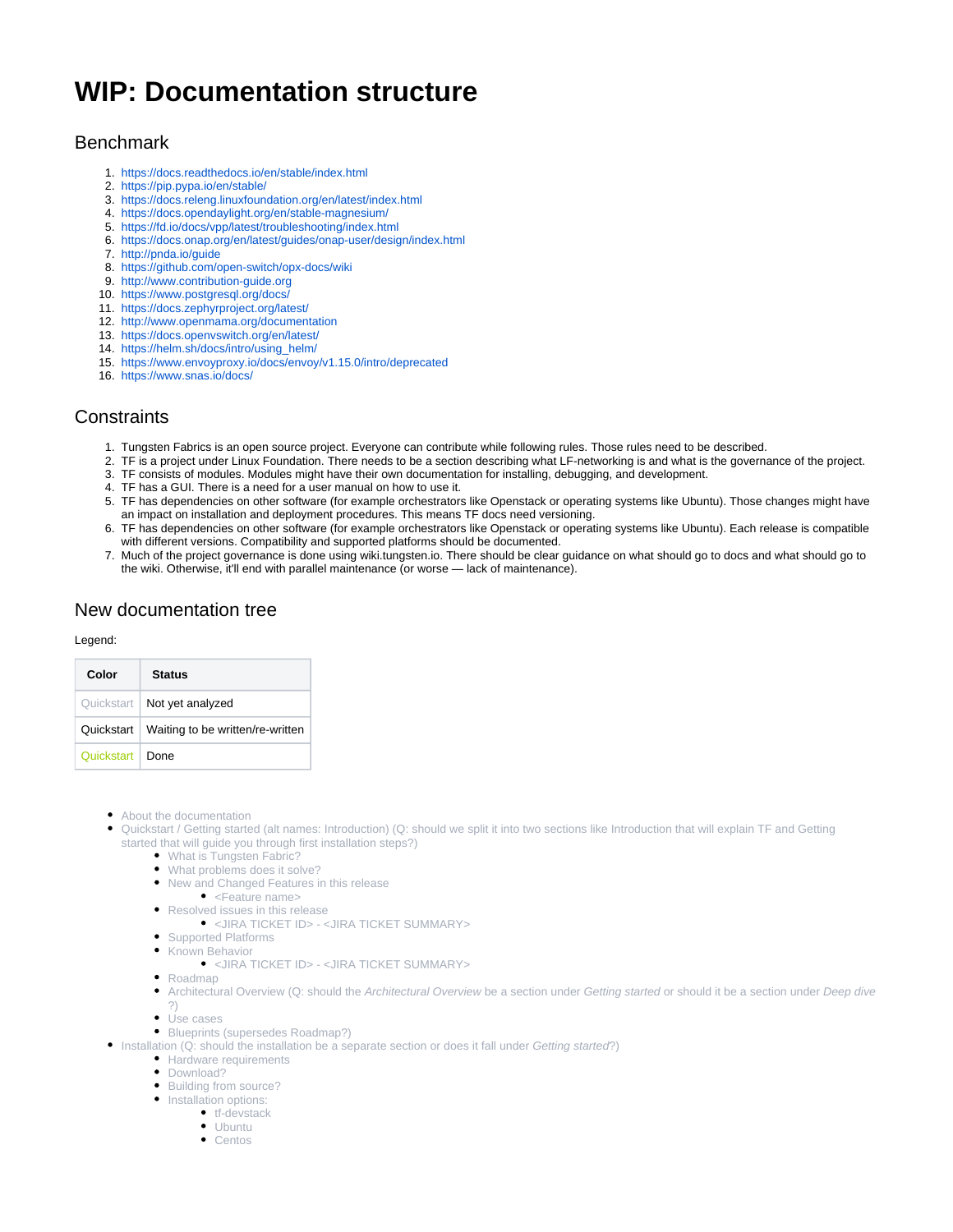$\bullet$  other?

- Docker Env file parameters (based on [https://www.juniper.net/documentation/en\\_US/release-independent/contrail/topics/reference](https://www.juniper.net/documentation/en_US/release-independent/contrail/topics/reference/contrail-docker-env-parameters.pdf) [/contrail-docker-env-parameters.pdf\)](https://www.juniper.net/documentation/en_US/release-independent/contrail/topics/reference/contrail-docker-env-parameters.pdf)
- Upgrade
- Deployment (Q: should the deployment be a separate section or should it fall under Deep dive?)
	- Deep Dive / Development (should describe in detail how the things work, how to debug TF and how to develop it)
- $\bullet$ User guides
	- Configuring Virtual Networks
	- Example of Deploying a Multi-Tier Web Application
	- Configuring Services
	- Configuring Service Chaining
	- Adding Physical Network Functions in Service Chains
	- Configuring High Availability
	- Configuring Multitenancy Support
- Load Balancers
- API & CLI
- About Tungsten Fabric (alt names: Tungsten Fabric open source project, Community)
	- Contributing to Tungsten Fabric
	- Get in touch
		- Contact channels
		- Registration and user creation Contributing to the development
		- Contributing to the documentation
		- Submitting bugs
		- Submitting blueprints
		- Triaging tickets (how to work with JIRA)
	- Developer documentation (These are guides and helpful documentation to running your own local version of TF for development)

Gerrit Guide

- **•** Infrastructure Guide
- Integration Testing Guide
- Integration Distribution Guide
- Integration Packaging Guide
- Release Process Guide
- Documentation guide
	- Where you should put your documentation
	- Installing software ([sphinx](https://www.sphinx-doc.org/en/master/usage/restructuredtext/basics.html) and [tox\)](https://tox.readthedocs.io/en/latest/install.html)
	- Getting the code (Full example of GitHub workflow.)
		- Signed off
		- easyCLA
			- More reading: [here](https://docs.github.com/en/github/getting-started-with-github/fork-a-repo)
	- Running linter
	- Building
	- Updating the [docs.tungsten.io](http://docs.tungsten.io)
	- Principles of documentation
	- The Brand
	- Rst basics (based on [this\)](https://thomas-cokelaer.info/tutorials/sphinx/rest_syntax.html#text-formatting)
		- Sections
			- Text Formatting
			- Inline markup and special characters (e.g., bold, italic, verbatim)
			- Headings
			- Internal and External Links
			- List and bullets
		- Images
	- Documentation versioning
		- Updating current version
		- Writing for an unreleased version
		- Releasing new version
		- More reading: [here](https://www.writethedocs.org/guide/) and here
	- Building documentation
	- Writing documentation

**•** Glossary

# Existing documentation

### (**YMNW** - Yes, Maybe, No, Write/Re-write)

1. [tungstenfabric/](https://github.com/tungstenfabric)[docs](https://github.com/tungstenfabric/docs)

- 
- [User Documentation](https://docs.tungsten.io/en/latest/user/index.html)<br>• Getting Started with Tungsten Fabric Y (move under Quickstart / Getting started)
	- [Getting Started with](https://docs.tungsten.io/en/latest/user/getting-started/index.html#getting-started-with-tf-devstack) tf-devstack **Y** (move under Quickstart / Getting started)
	- [Tungsten Fabric 5.1 Release](https://docs.tungsten.io/en/latest/user/releases/r5.1/index.html) **N** (empty page)
		- Y (move under Release Notes for the correct documentation branch/version)
			- [Table of Contents](https://docs.tungsten.io/en/latest/user/releases/r5.0/release-notes/contrail-release-notes-5.0-title.html) **N** (empty page)
			- [Introduction](https://docs.tungsten.io/en/latest/user/releases/r5.0/release-notes/intro.html) **N** (empty page)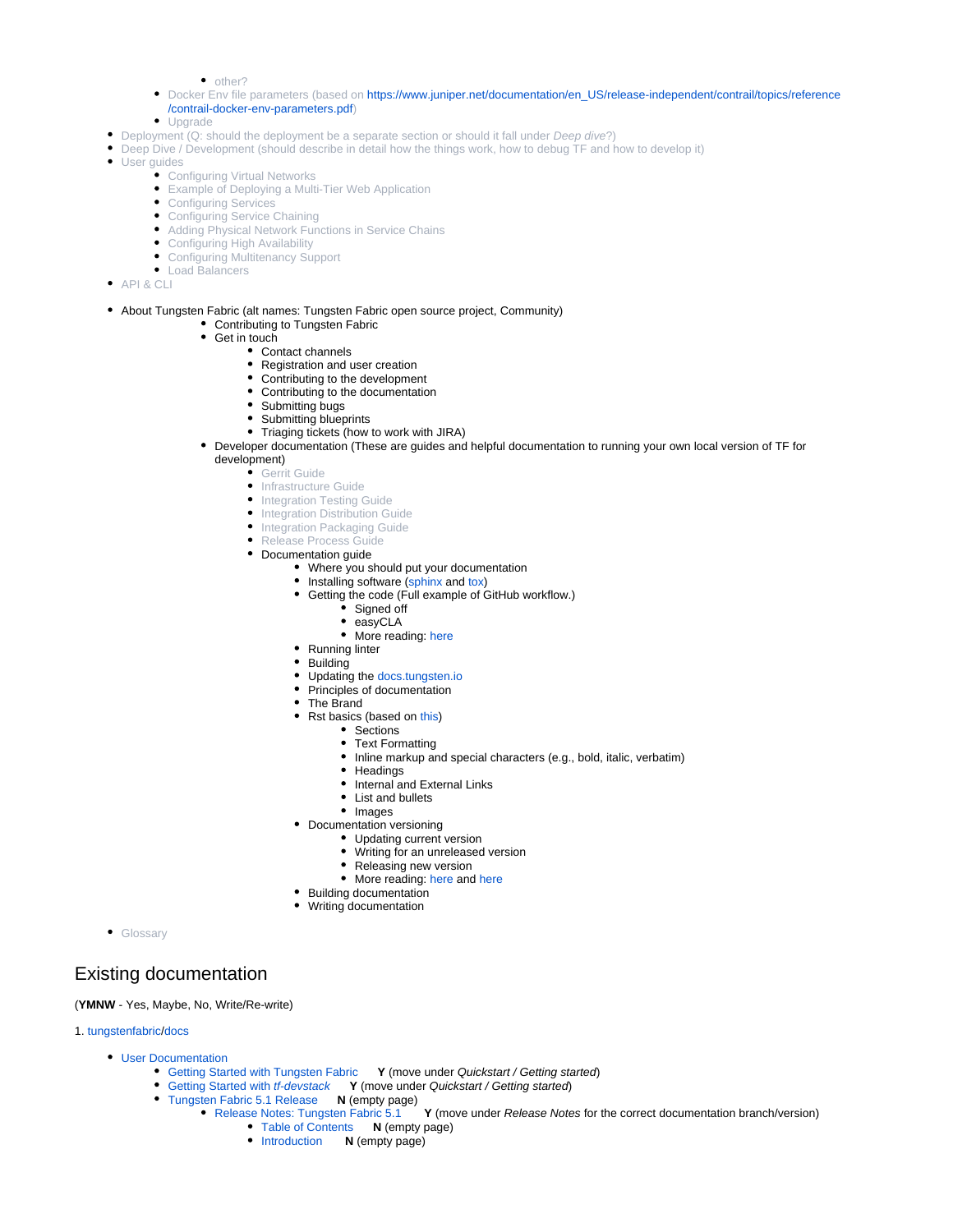- **New and Changed Features**
- [Supported Platforms Tungsten Fabric 5.0](https://docs.tungsten.io/en/latest/user/releases/r5.0/release-notes/supported-platforms-50-vnc.html) **Y**
- [Known Behavior](https://docs.tungsten.io/en/latest/user/releases/r5.0/release-notes/known-behavior.html) **Y**
- **P** [Resolved Issues](https://docs.tungsten.io/en/latest/user/releases/r5.0/release-notes/resolved-issues.html) **Y**<br>**P** Deprecated Items **Y**
- 
- [Deprecated Items](https://docs.tungsten.io/en/latest/user/releases/r5.0/release-notes/deprecated-items.html) **Y**<br>• Requesting Technical Support **N** (contact will be covered by Get in touch)
- [Tungsten Fabric 5.0.1 Release](https://docs.tungsten.io/en/latest/user/releases/r5.0.1/index.html) **N** (empty page)
	- [Getting Started with Tungsten Fabric 5.0.1](https://docs.tungsten.io/en/latest/user/releases/r5.0.1/getting-started/index.html) Y (move under Quickstart / Getting started for the correct documentation branch *(version)*<br>● Release Notes: Tungsten Fabric 5.0.1
		- Se Notes: Tungsten Fabric 5.0.1 **Y** (move under Release Notes for the correct documentation branch/version)<br>• Table of Contents **N** (empty page)
			- [Table of Contents](https://docs.tungsten.io/en/latest/user/releases/r5.0/release-notes/contrail-release-notes-5.0-title.html) **N** (empty page)<br>• Introduction **N** (empty page)
				- **N** (empty page)<br>anged Features
				- **[New and Changed Features](https://docs.tungsten.io/en/latest/user/releases/r5.0/release-notes/new-and-changed-features.html)**
				- [Supported Platforms Tungsten Fabric 5.0](https://docs.tungsten.io/en/latest/user/releases/r5.0/release-notes/supported-platforms-50-vnc.html) **Y**
				- [Known Behavior](https://docs.tungsten.io/en/latest/user/releases/r5.0/release-notes/known-behavior.html) **Y**
				- [Resolved Issues](https://docs.tungsten.io/en/latest/user/releases/r5.0/release-notes/resolved-issues.html) **Y**
			-
			- [Deprecated Items](https://docs.tungsten.io/en/latest/user/releases/r5.0/release-notes/deprecated-items.html) **Y N** (contact will be covered by Get in touch)
- [Tungsten Fabric 5.0 Release](https://docs.tungsten.io/en/latest/user/releases/r5.0/index.html) **N** (empty page)
	- Y (move under Release Notes for the correct documentation branch/version)
		- [Table of Contents](https://docs.tungsten.io/en/latest/user/releases/r5.0/release-notes/contrail-release-notes-5.0-title.html) **N** (empty page)
		- [Introduction](https://docs.tungsten.io/en/latest/user/releases/r5.0/release-notes/intro.html) **N** (empty page)
		- [New and Changed Features](https://docs.tungsten.io/en/latest/user/releases/r5.0/release-notes/new-and-changed-features.html)
		- [Supported Platforms Tungsten Fabric 5.0](https://docs.tungsten.io/en/latest/user/releases/r5.0/release-notes/supported-platforms-50-vnc.html) **Y**
		- [Known Behavior](https://docs.tungsten.io/en/latest/user/releases/r5.0/release-notes/known-behavior.html) **Y**
		- [Resolved Issues](https://docs.tungsten.io/en/latest/user/releases/r5.0/release-notes/resolved-issues.html) **Y**
		- [Deprecated Items](https://docs.tungsten.io/en/latest/user/releases/r5.0/release-notes/deprecated-items.html) **Y**
		- [Requesting Technical Support](https://docs.tungsten.io/en/latest/user/releases/r5.0/release-notes/request-support.html) **N** (contact will be covered by Get in touch)
- [Contribute to Tungsten Fabric](https://docs.tungsten.io/en/latest/contributor/index.html) **N** (empty page)
	- [Getting Started as a Contributor](https://docs.tungsten.io/en/latest/contributor/getting-started/index.html) **N** (empty page)
		- Y (move under Building the code)<br>Y (move under Get in touch)
		- **[Processes before submitting a blueprint](https://docs.tungsten.io/en/latest/contributor/getting-started/Processes_and_Guidelines_for_BluePrint_Code_and_Test_Submissions.html)**
		- [Blueprint Submission](https://docs.tungsten.io/en/latest/contributor/getting-started/Processes_and_Guidelines_for_BluePrint_Code_and_Test_Submissions.html#blueprint-submission) **Y** (move under Get in touch)
		- [Code Submission](https://docs.tungsten.io/en/latest/contributor/getting-started/Processes_and_Guidelines_for_BluePrint_Code_and_Test_Submissions.html#code-submission) **Y** (move under Get in touch)
		- [Test plan Submission](https://docs.tungsten.io/en/latest/contributor/getting-started/Processes_and_Guidelines_for_BluePrint_Code_and_Test_Submissions.html#test-plan-submission) **Y** (move under Get in touch)
		- [Tungsten Fabric JIRA workflow](https://docs.tungsten.io/en/latest/contributor/getting-started/Tungsten_Fabric_JIRA_Workflow.html) **N** (JIRA workflow is visible in the Jira itself, description of the task type is clear and PTL can always correct wrongly assigned type, workflow for Blueprints should be covered in Blueprint submission)
		- [How to review a patch in Gerrit](https://docs.tungsten.io/en/latest/gerrit_patchreview.html) Y (move under Building the code)
	- [Infrastructure](https://docs.tungsten.io/en/latest/infrastructure/index.html) **N** (will be superseded by Infrastructure Guide)
- [Administration](https://docs.tungsten.io/en/latest/administration/index.html) **N** (will be superseded by Gerrit Guide, Integration Testing Guide, Integration Distribution Guide, Integration Packaging Guide)
- [Tungsten Fabric Governance](https://docs.tungsten.io/en/latest/governance/index.html) **Y** (will go to Wiki)
	- [Tungsten Fabric Architecture Review Board](https://docs.tungsten.io/en/latest/governance/architecture-review-board/index.html) **Y** (will go to Wiki)
		- [ARB members](https://docs.tungsten.io/en/latest/governance/architecture-review-board/arb-members.html) **Y** (will go to Wiki)
	- [Tungsten Fabric Governance Working Group](https://docs.tungsten.io/en/latest/governance/community-committee/index.html) **Y** (will go to Wiki)
		- [Governance Resolutions](https://docs.tungsten.io/en/latest/governance/community-committee/resolutions/index.html) **Y** (will go to Wiki)
		- [Community Committee Members](https://docs.tungsten.io/en/latest/governance/community-committee/cc-members.html) **Y** (will go to Wiki)
	- [Tungsten Fabric Community Infrastructure Working Group](https://docs.tungsten.io/en/latest/governance/infrastructure-committee/index.html) **Y** (will go to Wiki)
	- [Tungsten Fabric Technical Steering Committee Working Group](https://docs.tungsten.io/en/latest/governance/technical-committee/index.html) **Y** (will go to Wiki)
		- [Technical Steering Committee Working Group Resolutions](https://docs.tungsten.io/en/latest/governance/technical-committee/resolutions/index.html) **Y** (will go to Wiki)
		- [Technical Committee Members](https://docs.tungsten.io/en/latest/governance/technical-committee/tc-members.html) **Y** (will go to Wiki)
		- [Project Team Leads](https://docs.tungsten.io/en/latest/governance/technical-committee/project-team-leads.html) **Y** (will go to Wiki)
- [Manual CLA Administration](https://docs.tungsten.io/en/latest/manual-cla-admin.html) **Y** (will go to either Get in touch or Developer Documentation)

### 2. [Tungstenfabric/](https://github.com/tungstenfabric)tf-transitional-contrail-docs[/doc](https://github.com/tungstenfabric/tf-transitional-contrail-docs/tree/master/doc)/release-notes/ **N** (already incorporated into tungstenfabric/docs)

3. [Tungstenfabric](https://github.com/tungstenfabric)[/tf-transitional-contrail-docs](https://github.com/tungstenfabric/tf-transitional-contrail-docs)[/doc](https://github.com/tungstenfabric/tf-transitional-contrail-docs/tree/master/doc)/getting-started-guide/ **M** (might be useful as legacy documentation but the newer version is mentioned in point 12)

- Overview
	- Understanding Tungsten Fabric
		- **[Tungsten Fabric Overview](file:///Users/szymon/Desktop/zabawy_z_git/tf-transitional-contrail-docs/doc/getting-started-guide/output/overview-virtual-network-controller.html)**
		- **[Tungsten Fabric Description](file:///Users/szymon/Desktop/zabawy_z_git/tf-transitional-contrail-docs/doc/getting-started-guide/output/components-vnc.html)**
- Installing and Upgrading Tungsten Fabric
	- Server Requirements and Supported Platforms
		- **[Server Requirements and Supported Platforms](file:///Users/szymon/Desktop/zabawy_z_git/tf-transitional-contrail-docs/doc/getting-started-guide/output/hardware-reqs-vnc.html)**
	- Installing Tungsten Fabric and Provisioning Roles
		- **[Introduction to Containerized Tungsten Fabric Modules](file:///Users/szymon/Desktop/zabawy_z_git/tf-transitional-contrail-docs/doc/getting-started-guide/output/containers-overview.html)**
		- [Downloading Installation Software](file:///Users/szymon/Desktop/zabawy_z_git/tf-transitional-contrail-docs/doc/getting-started-guide/output/download-software-vnc.html)
		- [Overview of contrail-ansible-deployer used in Contrail Command for Installing Tungsten Fabric with Microservices Architecture](file:///Users/szymon/Desktop/zabawy_z_git/tf-transitional-contrail-docs/doc/getting-started-guide/output/install-contrail-overview-ansible-50.html)
		- **[Installing Tungsten Fabric with OpenStack and Kolla Ansible](file:///Users/szymon/Desktop/zabawy_z_git/tf-transitional-contrail-docs/doc/getting-started-guide/output/install-contrail-ocata-kolla-50.html)**
		- [Supporting Multiple Interfaces on Servers and Nodes](file:///Users/szymon/Desktop/zabawy_z_git/tf-transitional-contrail-docs/doc/getting-started-guide/output/multi-interface-40.html)
		- [Configuring the Control Node with BGP](file:///Users/szymon/Desktop/zabawy_z_git/tf-transitional-contrail-docs/doc/getting-started-guide/output/admin-control-node.html)
		- [Adding a New Node to an Existing Containerized Tungsten Fabric Cluster](file:///Users/szymon/Desktop/zabawy_z_git/tf-transitional-contrail-docs/doc/getting-started-guide/output/add-node-existing-container.html)
		- [Using contrailctl to Configure Services Within Containers](file:///Users/szymon/Desktop/zabawy_z_git/tf-transitional-contrail-docs/doc/getting-started-guide/output/contrailctl.html)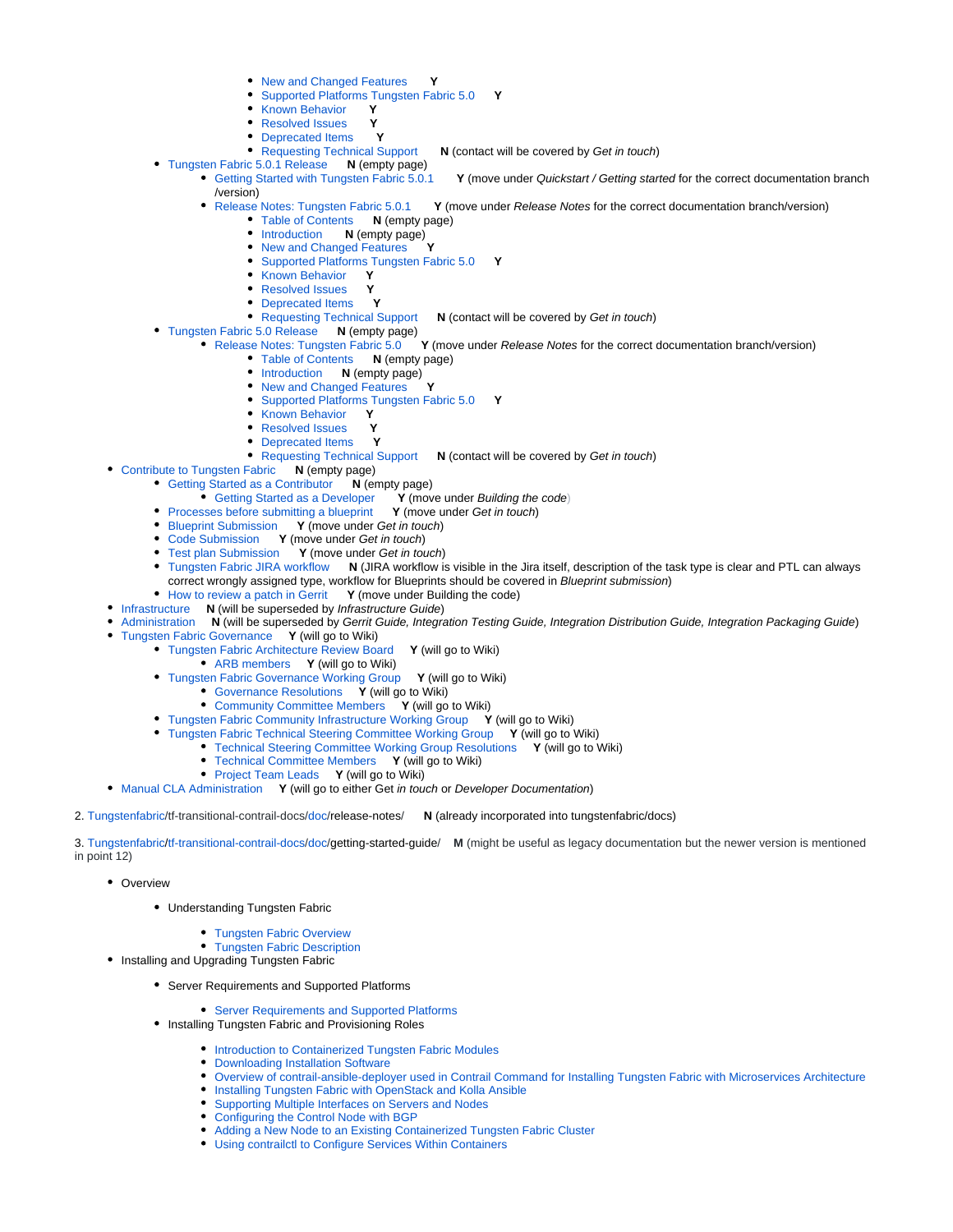- [Tungsten Fabric Global Controller](file:///Users/szymon/Desktop/zabawy_z_git/tf-transitional-contrail-docs/doc/getting-started-guide/output/global-controller-vnc.html)
- [Role and Resource-Based Access Control](file:///Users/szymon/Desktop/zabawy_z_git/tf-transitional-contrail-docs/doc/getting-started-guide/output/role-resource-access-control-vmc.html)
- Installation and Configuration Scenarios
	- [Setting Up and Using a Simple Virtual Gateway with Release 4.0](file:///Users/szymon/Desktop/zabawy_z_git/tf-transitional-contrail-docs/doc/getting-started-guide/output/simple-gateway-support-vnc-40.html)
	- [Simple Underlay Connectivity without Gateway](file:///Users/szymon/Desktop/zabawy_z_git/tf-transitional-contrail-docs/doc/getting-started-guide/output/underlay-no-gateway.html)
	- [Dynamic Kernel Module Support \(DKMS\) for vRouter](file:///Users/szymon/Desktop/zabawy_z_git/tf-transitional-contrail-docs/doc/getting-started-guide/output/dkms-support-vncxml.html)
- Upgrading Tungsten Fabric Software
- Contrail Command
- Using Tungsten Fabric with Red Hat
- Configuring Tungsten Fabric
	- Configuring Virtual Networks
		- [Creating Projects in OpenStack for Configuring Tenants in Tungsten Fabric](file:///Users/szymon/Desktop/zabawy_z_git/tf-transitional-contrail-docs/doc/getting-started-guide/output/creating-projects-vnc.html)
		- [Creating a Virtual Network with Tungsten Fabric](file:///Users/szymon/Desktop/zabawy_z_git/tf-transitional-contrail-docs/doc/getting-started-guide/output/creating-virtual-network-juniper-vnc.html)
		- [Creating a Virtual Network with OpenStack Tungsten Fabric](file:///Users/szymon/Desktop/zabawy_z_git/tf-transitional-contrail-docs/doc/getting-started-guide/output/creating-virtual-network-vnc.html)
		- [Creating an Image for a Project in OpenStack Tungsten Fabric](file:///Users/szymon/Desktop/zabawy_z_git/tf-transitional-contrail-docs/doc/getting-started-guide/output/creating-image-vnc.html)
		- [Creating a Floating IP Address Pool](file:///Users/szymon/Desktop/zabawy_z_git/tf-transitional-contrail-docs/doc/getting-started-guide/output/creating-ip-address-pool-vnc.html)
		- [Using Security Groups with Virtual Machines \(Instances\)](file:///Users/szymon/Desktop/zabawy_z_git/tf-transitional-contrail-docs/doc/getting-started-guide/output/creating-security-groups.html)
		- [Support for IPv6 Networks in Tungsten Fabric](file:///Users/szymon/Desktop/zabawy_z_git/tf-transitional-contrail-docs/doc/getting-started-guide/output/ipv6-networks-vnc.html)
		- [Configuring EVPN and VXLAN](file:///Users/szymon/Desktop/zabawy_z_git/tf-transitional-contrail-docs/doc/getting-started-guide/output/evpn-vxlan-configuring.html)
	- Example of Deploying a Multi-Tier Web Application Using Tungsten Fabric
		- [Example:Deploying a Multi-Tier Web Application](file:///Users/szymon/Desktop/zabawy_z_git/tf-transitional-contrail-docs/doc/getting-started-guide/output/web-use-case-vnc.html)
		- [Sample Network Configuration for Devices for Simple Tiered Web Application](file:///Users/szymon/Desktop/zabawy_z_git/tf-transitional-contrail-docs/doc/getting-started-guide/output/code-example-vnc.html)
	- Configuring Services
		- [Configuring DNS Servers](file:///Users/szymon/Desktop/zabawy_z_git/tf-transitional-contrail-docs/doc/getting-started-guide/output/configure-dns-vnc.html)
		- [Support for Multicast](file:///Users/szymon/Desktop/zabawy_z_git/tf-transitional-contrail-docs/doc/getting-started-guide/output/broadcast-vnc.html)
		- [Using Static Routes with Services](file:///Users/szymon/Desktop/zabawy_z_git/tf-transitional-contrail-docs/doc/getting-started-guide/output/static-routes-for-services-vnc.html)
		- [Configuring Metadata Service](file:///Users/szymon/Desktop/zabawy_z_git/tf-transitional-contrail-docs/doc/getting-started-guide/output/configure-metadata-service-vnc.html)
	- Configuring Service Chaining
		- [Service Chaining](file:///Users/szymon/Desktop/zabawy_z_git/tf-transitional-contrail-docs/doc/getting-started-guide/output/service-chaining-vnc.html)
		- [Service Chaining MX Series Configuration](file:///Users/szymon/Desktop/zabawy_z_git/tf-transitional-contrail-docs/doc/getting-started-guide/output/service-chaining-mx.html)
		- [ECMP Load Balancing in the Service Chain](file:///Users/szymon/Desktop/zabawy_z_git/tf-transitional-contrail-docs/doc/getting-started-guide/output/load-balancing-vnc.html)
		- [Customized Hash Field Selection for ECMP Load Balancing](file:///Users/szymon/Desktop/zabawy_z_git/tf-transitional-contrail-docs/doc/getting-started-guide/output/custom-field-hash-vnc.html)
		- [Using the Tungsten Fabric Heat Template](file:///Users/szymon/Desktop/zabawy_z_git/tf-transitional-contrail-docs/doc/getting-started-guide/output/heat-template-vnc.html)
		- [Service Chain Route Reorigination](file:///Users/szymon/Desktop/zabawy_z_git/tf-transitional-contrail-docs/doc/getting-started-guide/output/service-chain-route-reorig-vnc.html)
		- [Service Instance Health Checks](file:///Users/szymon/Desktop/zabawy_z_git/tf-transitional-contrail-docs/doc/getting-started-guide/output/service-instance-health-check.html)
	- Examples: Configuring Service Chaining
- Monitoring and Troubleshooting the Network Using Tungsten Fabric Analytics
	- Understanding Tungsten Fabric Analytics
		- [Understanding Tungsten Fabric Analytics](file:///Users/szymon/Desktop/zabawy_z_git/tf-transitional-contrail-docs/doc/getting-started-guide/output/analytics-overview-vnc.html)
		- [Tungsten Fabric Alerts](file:///Users/szymon/Desktop/zabawy_z_git/tf-transitional-contrail-docs/doc/getting-started-guide/output/alerts-overview.html)
		- [Underlay Overlay Mapping in Tungsten Fabric](file:///Users/szymon/Desktop/zabawy_z_git/tf-transitional-contrail-docs/doc/getting-started-guide/output/underlay-overlay-mapping-vnc.html)
		- Configuring Tungsten Fabric Analytics
			- [Analytics Scalability](file:///Users/szymon/Desktop/zabawy_z_git/tf-transitional-contrail-docs/doc/getting-started-guide/output/analytics-scalability-vnc.html)
			- [High Availability for Analytics](file:///Users/szymon/Desktop/zabawy_z_git/tf-transitional-contrail-docs/doc/getting-started-guide/output/ha-analytics-vnc.html)
			- [Role-Based Access Control for Analytics](file:///Users/szymon/Desktop/zabawy_z_git/tf-transitional-contrail-docs/doc/getting-started-guide/output/rbac-analytics.html)
			- **[System Log Receiver in Tungsten Fabric Analytics](file:///Users/szymon/Desktop/zabawy_z_git/tf-transitional-contrail-docs/doc/getting-started-guide/output/syslog-receiver-vnc.html)**
			- [Sending Flow Messages to the Tungsten Fabric System Log](file:///Users/szymon/Desktop/zabawy_z_git/tf-transitional-contrail-docs/doc/getting-started-guide/output/send-flow-msg-syslog.html)
			- [More Efficient Flow Queries](file:///Users/szymon/Desktop/zabawy_z_git/tf-transitional-contrail-docs/doc/getting-started-guide/output/efficient-flow-queries.html)
			- [Ceilometer Support in a Tungsten Fabric Cloud](file:///Users/szymon/Desktop/zabawy_z_git/tf-transitional-contrail-docs/doc/getting-started-guide/output/ceilometer-configuring.html)
		- Using Tungsten Fabric Analytics to Monitor and Troubleshoot the Network
			- [Monitoring the System](file:///Users/szymon/Desktop/zabawy_z_git/tf-transitional-contrail-docs/doc/getting-started-guide/output/monitor-vnc.html)
			- [Debugging Processes Using the Tungsten Fabric Introspect Feature](file:///Users/szymon/Desktop/zabawy_z_git/tf-transitional-contrail-docs/doc/getting-started-guide/output/introspect-process-debugging.html)
			- [Monitor > Infrastructure > Dashboard](file:///Users/szymon/Desktop/zabawy_z_git/tf-transitional-contrail-docs/doc/getting-started-guide/output/monitor-dashboard-vnc.html)
			- [Monitor > Infrastructure > Control Nodes](file:///Users/szymon/Desktop/zabawy_z_git/tf-transitional-contrail-docs/doc/getting-started-guide/output/monitoring-infrastructure-vnc.html)
			- [Monitor > Infrastructure > Virtual Routers](file:///Users/szymon/Desktop/zabawy_z_git/tf-transitional-contrail-docs/doc/getting-started-guide/output/monitoring-vrouters-vnc.html)
			- [Monitor > Infrastructure > Analytics Nodes](file:///Users/szymon/Desktop/zabawy_z_git/tf-transitional-contrail-docs/doc/getting-started-guide/output/monitor-analytics-vnc.html)
			- [Monitor > Infrastructure > Config Nodes](file:///Users/szymon/Desktop/zabawy_z_git/tf-transitional-contrail-docs/doc/getting-started-guide/output/monitor-config-vnc.html)
			- [Monitor > Networking](file:///Users/szymon/Desktop/zabawy_z_git/tf-transitional-contrail-docs/doc/getting-started-guide/output/monitoring-networking-vnc.html)
			- [Query > Flows](file:///Users/szymon/Desktop/zabawy_z_git/tf-transitional-contrail-docs/doc/getting-started-guide/output/monitoring-flow-vnc.html)
			- [Query > Logs](file:///Users/szymon/Desktop/zabawy_z_git/tf-transitional-contrail-docs/doc/getting-started-guide/output/monitoring-syslog-vnc.html)
			- [Example:Debugging Connectivity Using Monitoring for Troubleshooting](file:///Users/szymon/Desktop/zabawy_z_git/tf-transitional-contrail-docs/doc/getting-started-guide/output/debug-connectivity-vnc.html)
- 4. [http://wiki.tungsten.io](http://wiki.tungsten.io/)
	- [Glossary Abbreviations Definitions](https://wiki.tungsten.io/display/TUN/Glossary+Abbreviations+Definitions) **Y** (move under Glossary)
- 5.<https://github.com/tungstenfabric/website> (exposed on [https://tungstenfabric.github.io\)](https://tungstenfabric.github.io/)
	-
	- [website](https://github.com/tungstenfabric/website)/[Carbide/](https://github.com/tungstenfabric/website/tree/master/Carbide)[CEG](https://github.com/tungstenfabric/website/tree/master/Carbide/CEG)[/docs](https://github.com/tungstenfabric/website/tree/master/Carbide/CEG/docs)[/index.md](http://index.md) Y (Where should it go???)<br>● website/Carbide/CEG/docs/use\_case\_1.md Y (move under Use cases) **[website](https://github.com/tungstenfabric/website)/[Carbide/](https://github.com/tungstenfabric/website/tree/master/Carbide)[CEG](https://github.com/tungstenfabric/website/tree/master/Carbide/CEG)[/docs](https://github.com/tungstenfabric/website/tree/master/Carbide/CEG/docs)[/use\\_case\\_1.md](http://use_case_1.md)**
	- [website](https://github.com/tungstenfabric/website)/[Carbide/](https://github.com/tungstenfabric/website/tree/master/Carbide)[CEG](https://github.com/tungstenfabric/website/tree/master/Carbide/CEG)[/docs](https://github.com/tungstenfabric/website/tree/master/Carbide/CEG/docs)[/use\\_case\\_2.md](http://use_case_2.md) **Y** (move under Use cases)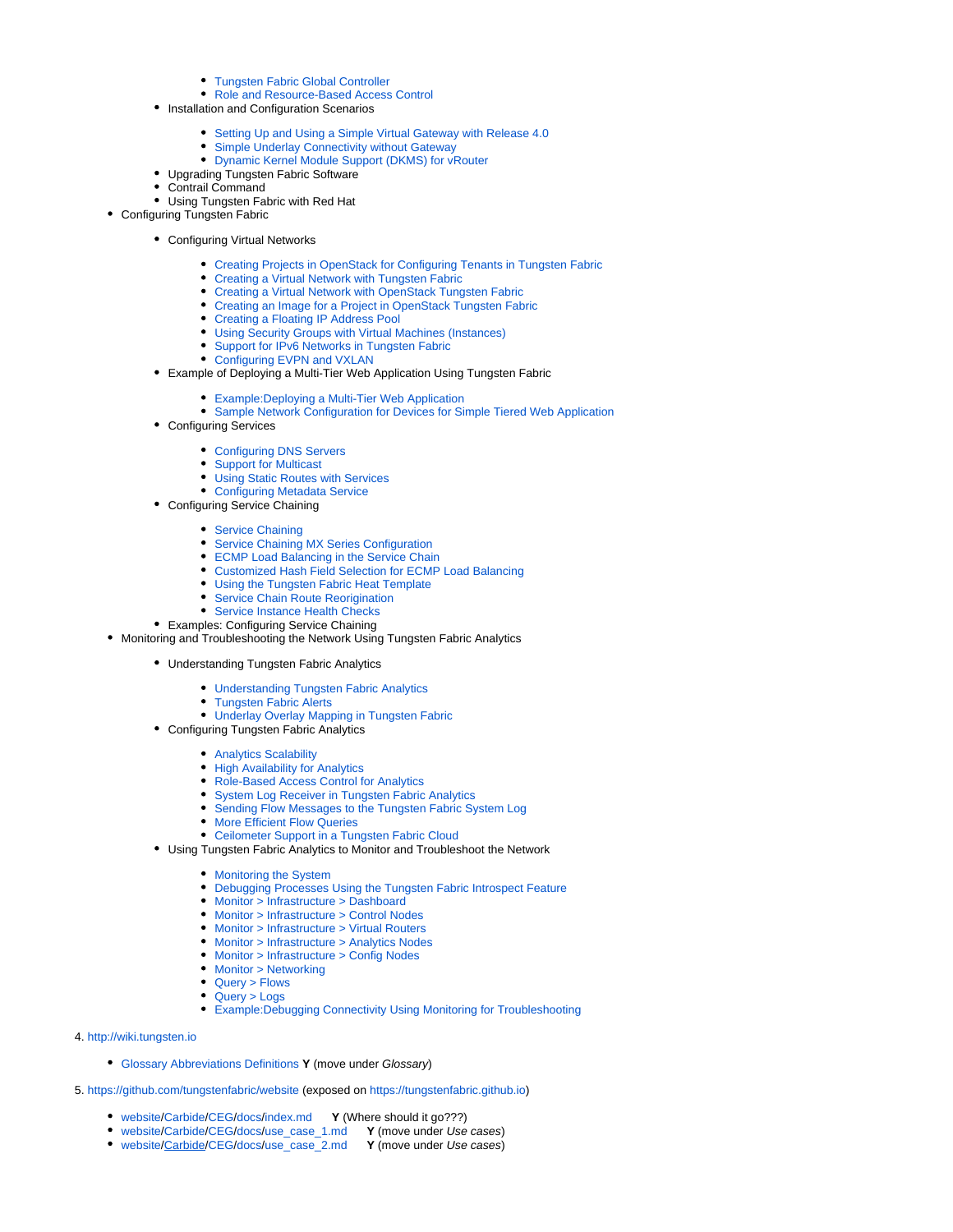- [website](https://github.com/tungstenfabric/website)/[Carbide/](https://github.com/tungstenfabric/website/tree/master/Carbide)[CEG](https://github.com/tungstenfabric/website/tree/master/Carbide/CEG)[/docs](https://github.com/tungstenfabric/website/tree/master/Carbide/CEG/docs)[/use\\_case\\_3.md](http://use_case_3.md) **Y** (move under Use cases)
- 
- [website](https://github.com/tungstenfabric/website)/[Carbide/](https://github.com/tungstenfabric/website/tree/master/Carbide)[CEG](https://github.com/tungstenfabric/website/tree/master/Carbide/CEG)[/docs](https://github.com/tungstenfabric/website/tree/master/Carbide/CEG/docs)[/use\\_case\\_4.md](http://use_case_4.md) **Y** (move under Use cases) **•** [website](https://github.com/tungstenfabric/website)/[Tungsten-Fabric-15-minute-deployment-with-k8s-on-AWS.md](http://Tungsten-Fabric-15-minute-deployment-with-k8s-on-AWS.md)
- [website](https://github.com/tungstenfabric/website)/[Tungsten-Fabric-Centos-one-line-install-on-k8s.md](http://Tungsten-Fabric-Centos-one-line-install-on-k8s.md) **Y** (move under Installation options)
- [website](https://github.com/tungstenfabric/website)/[Tungsten-Fabric-Ubuntu-one-line-install-on-k8s.md](http://Tungsten-Fabric-Ubuntu-one-line-install-on-k8s.md) **Y** (move under Installation options)
- [website](https://github.com/tungstenfabric/website)/[Tungsten-Fabric-Architecture.md](http://Tungsten-Fabric-Architecture.md) **Y** (move under Architectural overview)
- [website](https://github.com/tungstenfabric/website)/[L10N](https://github.com/tungstenfabric/website/tree/master/L10N)/[Tungsten-Fabric-Architecture-CN.md](http://Tungsten-Fabric-Architecture-CN.md) **M** (discuss is there a reason for having just one page in other languages)

6. [https://github.com/Juniper/contrail-controller/](https://github.com/Juniper/contrail-controller/wiki/Kubernetes)

<https://github.com/Juniper/contrail-controller/wiki/Kubernetes> **Y** (Where should it go???)

<https://github.com/Juniper/contrail-controller/wiki/Install-K8s-using-Kubeadm> **Y** (should it go under Installation options???)

[https://github.com/tungstenfabric/](https://github.com/tungstenfabric/website)[tf-ansible-deployer](https://github.com/tungstenfabric/tf-ansible-deployer) **M** (all below materials should be checked if they are valid for latest version or should they be archived)

- 
- [tf-ansible-deployer/](https://github.com/tungstenfabric/tf-ansible-deployer)[README.md](http://README.md) **M** (should be checked if it's valid for latest version or should they be archived) **M** (should be checked if it's valid for latest version or should they be archived)
- [tf-ansible-deployer/](https://github.com/tungstenfabric/tf-ansible-deployer)[README\\_ziu.md](http://README_ziu.md) **M** (should be checked if it's valid for latest version or should they be archived)
- [tf-ansible-deployer/](https://github.com/tungstenfabric/tf-ansible-deployer)[contrail\\_configuration.md](http://contrail_configuration.md) **M** (should be checked if it's valid for latest version or should they be archived)
	-
- [tf-ansible-deployer/](https://github.com/tungstenfabric/tf-ansible-deployer)[examples/](https://github.com/tungstenfabric/tf-ansible-deployer/tree/master/examples)[aws1.md](http://aws1.md) **M** (should be checked if it's valid for latest version or should they be archived) [tf-ansible-deployer/](https://github.com/tungstenfabric/tf-ansible-deployer)[examples/](https://github.com/tungstenfabric/tf-ansible-deployer/tree/master/examples)[aws2.md](http://aws2.md) **M** (should be checked if it's valid for latest version or should they be archived)
- In (should be checked if it's valid for latest version or should they be archived)
- [tf-ansible-deployer/](https://github.com/tungstenfabric/tf-ansible-deployer)[examples/](https://github.com/tungstenfabric/tf-ansible-deployer/tree/master/examples)[gce1.md](http://gce1.md) **M** (should be checked if it's valid for latest version or should they be archived)
- [tf-ansible-deployer/](https://github.com/tungstenfabric/tf-ansible-deployer)[examples/](https://github.com/tungstenfabric/tf-ansible-deployer/tree/master/examples)[kvm1.md](http://kvm1.md) **M** (should be checked if it's valid for latest version or should they be archived)
- [tf-ansible-deployer/](https://github.com/tungstenfabric/tf-ansible-deployer)[examples/](https://github.com/tungstenfabric/tf-ansible-deployer/tree/master/examples)[mesos\\_bms.md](http://mesos_bms.md) **M** (should be checked if it's valid for latest version or should they be archived)
- <https://github.com/Juniper/contrail-ansible-deployer/wiki/Contrail-with-Openstack-Kolla> **N** (already incorporated in the Wiki folder)
- [https://github.com/Juniper/contrail-ansible-deployer/wiki/Debugging-contrail-code-in-contrail-microservice](https://github.com/Juniper/contrail-ansible-deployer/wiki/Debugging-contrail-code-in-contrail-microservices) **N** (already incorporated in the Wiki folder)

8.<https://github.com/tungstenfabric/tf-vnc>

<http://juniper.github.io/contrail-vnc/README.html>**Y** (should it be moved to Building from source ???)

9.<https://contrail-api-cli.readthedocs.io> **M** (should be checked if it's valid for latest version or should they be archived)

10. [https://www.juniper.net/documentation/en\\_US/contrail20/information-products/pathway-pages/api-guide-2005/index.html#](https://www.juniper.net/documentation/en_US/contrail20/information-products/pathway-pages/api-guide-2005/index.html) **M** (should be checked if it's valid for latest version or should they be archived)

#### 11. Contrail Networking Architecture Guide

- [https://www.juniper.net/documentation/en\\_US/release-independent/solutions/information-products/pathway-pages/sg-010-contrail-networking](https://www.juniper.net/documentation/en_US/release-independent/solutions/information-products/pathway-pages/sg-010-contrail-networking-arch-guide.pdf)[arch-guide.pdf](https://www.juniper.net/documentation/en_US/release-independent/solutions/information-products/pathway-pages/sg-010-contrail-networking-arch-guide.pdf)
- 12. [https://www.juniper.net/documentation/en\\_US/contrail5.0/topics/concept/overview-virtual-network-controller.html](https://www.juniper.net/documentation/en_US/contrail5.0/topics/concept/overview-virtual-network-controller.html)
	- Overview
		- Understanding Contrail Controller
			- [Contrail Overview](https://www.juniper.net/documentation/en_US/contrail5.0/topics/concept/overview-virtual-network-controller.html)
		- [Contrail Description](https://www.juniper.net/documentation/en_US/contrail5.0/topics/concept/components-vnc.html)
	- Installing and Upgrading Contrail
		- Supported Platforms and Server Requirements
			- **[Server Requirements and Supported Platforms](https://www.juniper.net/documentation/en_US/contrail5.0/topics/task/installation/hardware-reqs-vnc.html)  N (will be incorporated in release notes)**
		- Installing Contrail and Provisioning Roles
			- [Introduction to Containerized Contrail Modules](https://www.juniper.net/documentation/en_US/contrail5.0/topics/concept/containers-overview.html)
			- [Introduction to Contrail Microservices Architecture](https://www.juniper.net/documentation/en_US/contrail5.0/topics/concept/intro-microservices.html)
			- [Downloading Installation Software](https://www.juniper.net/documentation/en_US/contrail5.0/topics/task/installation/download-software-vnc.html)
			- [Overview of contrail-ansible-deployer used in Contrail Command for Installing Contrail with Microservices Architecture](https://www.juniper.net/documentation/en_US/contrail5.0/topics/concept/install-contrail-overview-ansible-50.html)
			- **[Installing Contrail with OpenStack and Kolla Ansible](https://www.juniper.net/documentation/en_US/contrail5.0/topics/concept/install-contrail-ocata-kolla-50.html)**
			- [Supporting Multiple Interfaces on Servers and Nodes](https://www.juniper.net/documentation/en_US/contrail5.0/topics/concept/multi-interface-40.html)
			- [Configuring the Control Node with BGP](https://www.juniper.net/documentation/en_US/contrail5.0/topics/task/installation/admin-control-node.html)
			- [Adding a New Node to an Existing Containerized Contrail Cluster](https://www.juniper.net/documentation/en_US/contrail5.0/topics/concept/add-node-existing-container.html)
			- [Contrail Global Controller](https://www.juniper.net/documentation/en_US/contrail5.0/topics/concept/global-controller-vnc.html)
			- [Role and Resource-Based Access Control](https://www.juniper.net/documentation/en_US/contrail5.0/topics/concept/role-resource-access-control-vmc.html)
		- Installation and Configuration Scenarios
			- [Setting Up and Using a Simple Virtual Gateway with Contrail 4.0](https://www.juniper.net/documentation/en_US/contrail5.0/topics/task/configuration/simple-gateway-support-vnc-40.html)
			- [Configuring MD5 Authentication for BGP Sessions](https://www.juniper.net/documentation/en_US/contrail5.0/topics/task/installation/md5-authentication-configuring.html)
			- [Configuring the Data Plane Development Kit \(DPDK\) Integrated with Contrail vRouter](https://www.juniper.net/documentation/en_US/contrail5.0/topics/concept/dpdk-with-vrouter-vnc-40.html)
			- [Configuring Contrail DPDK vRouter to Run in a Docker Container](https://www.juniper.net/documentation/en_US/contrail5.0/topics/task/configuration/containerzing-contrail-dpdk-vrouter.html)
			- [Configuring Single Root I/O Virtualization \(SR-IOV\)](https://www.juniper.net/documentation/en_US/contrail5.0/topics/concept/sriov-with-vrouter-vnc.html)
			- [Configuring Virtual Networks for Hub-and-Spoke Topology](https://www.juniper.net/documentation/en_US/contrail5.0/topics/task/configuration/hub-spoke-vnc.html)
			- [Configuring Transport Layer Security-Based XMPP in Contrail](https://www.juniper.net/documentation/en_US/contrail5.0/topics/task/configuration/config-TLS-vncDocument1.html)
			- [Configuring Graceful Restart and Long-lived Graceful Restart](https://www.juniper.net/documentation/en_US/contrail5.0/topics/concept/graceful-restart-bgp-persist-vnc.html)
			- [Remote Compute](https://www.juniper.net/documentation/en_US/contrail5.0/topics/concept/remote-compute-50.html)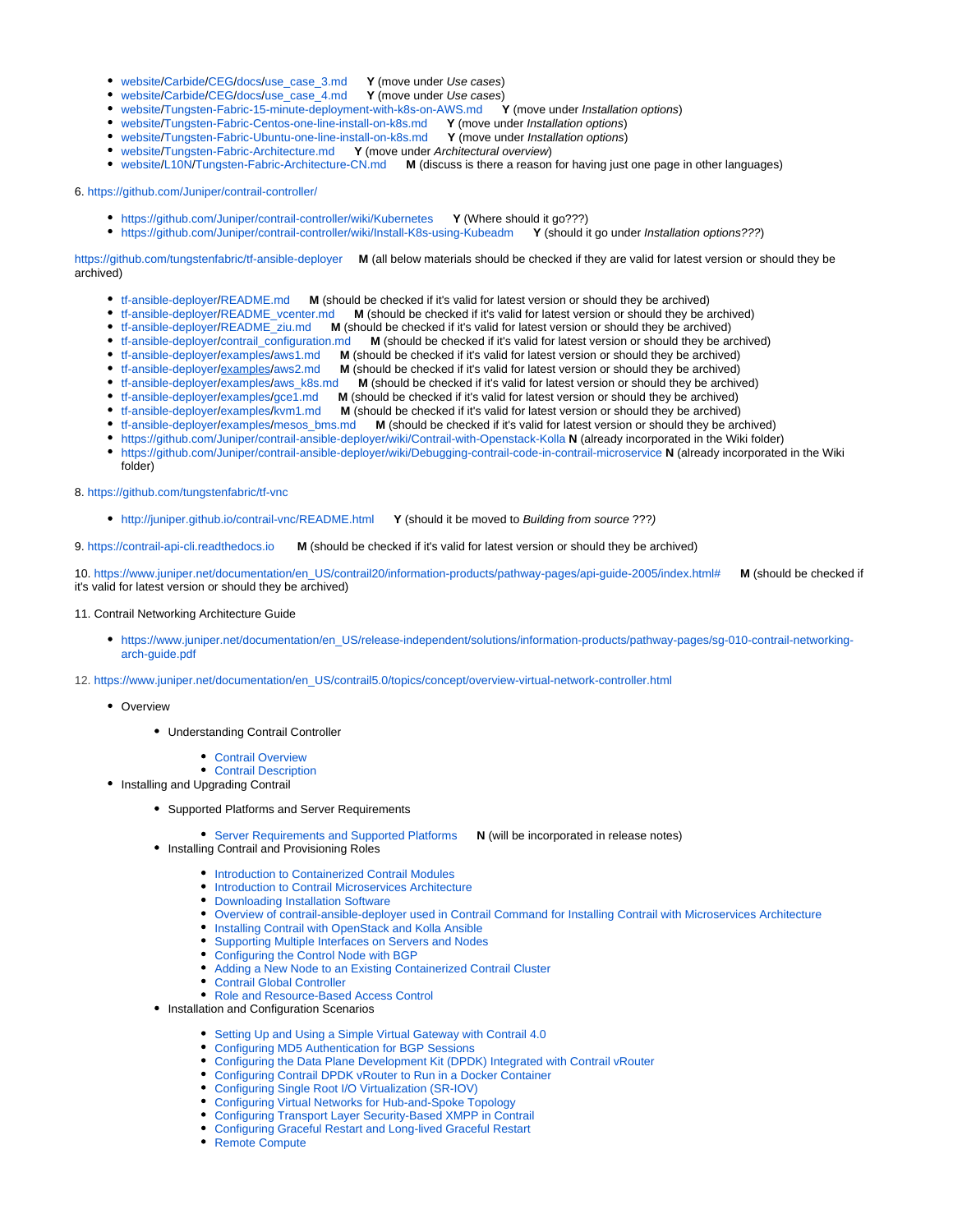### [Dynamic Kernel Module Support \(DKMS\) for vRouter](https://www.juniper.net/documentation/en_US/contrail5.0/topics/concept/dkms-support-vncxml.html)

- Upgrading Contrail Software
	- [Contrail In-Service Software Upgrade from Releases 3.2 and 4.1 to 5.0.x using Ansible Deployer](https://www.juniper.net/documentation/en_US/contrail5.0/topics/concept/ISSU-ansible-deployer.html)
	- [Contrail In-Service Software Upgrade from Releases 3.2 and 4.1 to 5.0.x using Helm Deployer](https://www.juniper.net/documentation/en_US/contrail5.0/topics/concept/ISSU-helm-deployer.html)
- Backup and Restore Contrail Software
	- [Backing up Contrail Databases in JSON Format](https://www.juniper.net/documentation/en_US/contrail5.0/topics/concept/backup-using-json-50.html)
- Multicloud Contrail **N** (this is proprietary software of Juniper)
	- [Contrail Deployment on Microsoft Azure](https://www.juniper.net/documentation/en_US/contrail5.0/topics/concept/contrail-multicloud-gateway-overview.html) **N** (this is proprietary software of Juniper)
	- [Deploying Contrail on Microsoft Azure](https://www.juniper.net/documentation/en_US/contrail5.0/topics/task/configuration/deploying-contrail-on-azure.html) **N** (this is proprietary software of Juniper)
	- [On-Premise and Azure Multicloud Deployment](https://www.juniper.net/documentation/en_US/contrail5.0/topics/task/configuration/deploy-contrail-on-prem-extend-azure.html) **N** (this is proprietary software of Juniper)
	- Modifying Multicloud Topology **N** [\(this is proprietary software of Juniper\)](https://www.juniper.net/documentation/en_US/contrail5.0/topics/task/configuration/modifying-multicloud-topology.html)
	- [Deploying Contrail Enterprise Multicloud using REST API](https://www.juniper.net/documentation/en_US/contrail5.0/topics/task/configuration/multicloud-deployment-using-API.html) **N** (this is proprietary software of Juniper)
- Using Contrail with Kubernetes
	- [Contrail Integration with Kubernetes](https://www.juniper.net/documentation/en_US/contrail5.0/topics/concept/kubernetes-cni-contrail.html)
	- [Installing and Managing Contrail 5.0 Microservices Architecture Using Helm Charts](https://www.juniper.net/documentation/en_US/contrail5.0/topics/concept/install-microsvcs-helm-chart-50.html)
	- [Provisioning of Kubernetes Clusters](https://www.juniper.net/documentation/en_US/contrail5.0/topics/task/installation/provisioning-k8s-cluster.html)
	- [Using Helm Charts to Provision Multinode Contrail OpenStack Ocata with High Availability](https://www.juniper.net/documentation/en_US/contrail5.0/topics/concept/install-microsvcs-helm-multi-50.html)
	- [Using Helm Charts to Provision All-in-One Contrail with OpenStack Ocata](https://www.juniper.net/documentation/en_US/contrail5.0/topics/concept/install-microsvcs-helm-aio-50.html)
	- [Accessing a Contrail OpenStack Helm Cluster](https://www.juniper.net/documentation/en_US/contrail5.0/topics/concept/access_os_helm_cluster.html)
	- [Frequently Asked Questions About Contrail and Helm Charts](https://www.juniper.net/documentation/en_US/contrail5.0/topics/concept/install-microsvcs-helm-multi-faq-51.html)
	- **[Contrail Deployment with Helm](https://www.juniper.net/documentation/en_US/contrail5.0/topics/concept/contrail-deployment-with-helm.html)**
	- [Verifying Configuration for CNI for Kubernetes](https://www.juniper.net/documentation/en_US/contrail5.0/topics/task/verification/verifying-cni-k8s.html)
	- [Kubernetes Updates to IP Fabric](https://www.juniper.net/documentation/en_US/contrail5.0/topics/concept/k8s-ip-fabric.html)
	- [Implementation of Kubernetes Network Policy with Contrail Firewall Policy](https://www.juniper.net/documentation/en_US/contrail5.0/topics/concept/k8s-network-policy.html)
	- Using VMware vCenter with Containerized Contrail
		- [vCenter Integration for Contrail Release 5.0](https://www.juniper.net/documentation/en_US/contrail5.0/topics/concept/vcenter-contrail-50.html)
		- [vCenter Integration for Contrail Release 5.0.1](https://www.juniper.net/documentation/en_US/contrail5.0/topics/task/configuration/vcenter-contrail-501.html)
		- [vCenter Integration for Contrail Release 5.0.2](https://www.juniper.net/documentation/en_US/contrail5.0/topics/task/configuration/vcenter-contrail-502.html)
		- [Underlay Network Configuration for ContrailVM](https://www.juniper.net/documentation/en_US/contrail5.0/topics/task/installation/vcenter-as-orchestrator-deployment-scenarios-501.html)
		- [Using the Contrail and VMware vCenter User Interfaces to Manage the Network For Contrail Releases 5.0 and 5.0.1](https://www.juniper.net/documentation/en_US/contrail5.0/topics/task/configuration/vcenter-interfaces-configuration-vnc.html)
		- [Using the Contrail and VMware vCenter User Interfaces to Manage the Network For Contrail Release 5.0.2](https://www.juniper.net/documentation/en_US/contrail5.0/topics/task/configuration/vcenter-interfaces-configuration-vnc-502.html)
		- [Integrating Contrail Release 5.0.X with VMware vRealize Orchestrator](https://www.juniper.net/documentation/en_US/contrail5.0/topics/concept/integrating-contrail501-with-vRO.html)
		- **[Installing and Provisioning Contrail VMware vRealize Orchestrator Plugin](https://www.juniper.net/documentation/en_US/contrail5.0/topics/task/installation/install-contrail-vRO-plugin.html)**
- Using Contrail with Red Hat
	- [Deploying Contrail with Red Hat OpenStack Platform Director 13](https://www.juniper.net/documentation/en_US/contrail5.0/topics/concept/Deploying-Contrail-with-RedHatOpenStack.html)
	- [Provisioning Red Hat OpenShift Container Platform Clusters Using Ansible Deployer](https://www.juniper.net/documentation/en_US/contrail5.0/topics/task/configuration/provision-redhat-openshift-using-anible.html)
- Contrail and AppFormix Kolla/Ocata OpenStack Deployment **N** (this is proprietary software of Juniper)
	- [Contrail and AppFormix Deployment Requirements](https://www.juniper.net/documentation/en_US/contrail5.0/topics/concept/install-contrail-afx-kolla-ocata-requirements.html) **N** (this is proprietary software of Juniper)
	- Preparing for the Installation **N** [\(this is proprietary software of Juniper\)](https://www.juniper.net/documentation/en_US/contrail5.0/topics/concept/install-contrail-afx-prepare.html)
	- Run the Playbooks **N** [\(this is proprietary software of Juniper\)](https://www.juniper.net/documentation/en_US/contrail5.0/topics/concept/install-contrail-afx-run-playbooks.html)
	- [Accessing Contrail in AppFormix Management Infrastructure in UI](https://www.juniper.net/documentation/en_US/contrail5.0/topics/concept/install-contrail-afx-access-contrail-ui.html) **N** (this is proprietary software of Juniper)
	- Notes and Caveats **N** [\(this is proprietary software of Juniper\)](https://www.juniper.net/documentation/en_US/contrail5.0/topics/concept/install-contrail-afx-notes-caveats.html)
	- [Example Instances.yml for Contrail and AppFormix OpenStack Deployment](https://www.juniper.net/documentation/en_US/contrail5.0/topics/concept/install-contrail-afx-example-instances-yaml.html) **N** (this is proprietary software of Juniper)
	- Installing AppFormix for OpenStack **N** [\(this is proprietary software of Juniper\)](https://www.juniper.net/documentation/en_US/contrail5.0/topics/concept/install-afx-openstack.html)
	- **[Installing AppFormix for OpenStack in HA](https://www.juniper.net/documentation/en_US/contrail5.0/topics/concept/install-afx-openstack-ha.html) <b>N** (this is proprietary software of Juniper)
- Using Contrail with Juju Charms

### [Deploying Contrail by Using Juju Charms](https://www.juniper.net/documentation/en_US/contrail5.0/topics/topic-map/deploying-contrail-using-juju-charms.html)

- Contrail Command **N** (Tungsten doesn't have Contrail Command)
	- [Configuring Contrail Command](https://www.juniper.net/documentation/en_US/contrail5.0/topics/example/install-contrail-command.html) **N** (Tungsten doesn't have Contrail Command)
		- [Deploying Contrail Cluster using the Contrail Command UI](https://www.juniper.net/documentation/en_US/contrail5.0/topics/example/contrail-command-cluster.html) **N** (Tungsten doesn't have Contrail Command)
	- [Deploying Contrail Cluster using Contrail-Command and instances.yml](https://www.juniper.net/documentation/en_US/contrail5.0/topics/task/configuration/deploy-cluster-contrail-command-instances-yml.html) **N** (Tungsten doesn't have Contrail Command)
	- [Importing Contrail Cluster Data using Contrail Command](https://www.juniper.net/documentation/en_US/contrail5.0/topics/task/configuration/import-cluster-data-contrail-command.html) **N** (Tungsten doesn't have Contrail Command)
- Extending Contrail to Physical Routers, Bare Metal Servers, Switches, and Interfaces
	- [Understanding Bare Metal Server Management](https://www.juniper.net/documentation/en_US/contrail5.0/topics/topic-map/bare-metal-server-manager-overview.html)
	- [Configuring High Availability for the Contrail OVSDB ToR Agent](https://www.juniper.net/documentation/en_US/contrail5.0/topics/concept/ha-tor-agnt.html)
	- [Using Device Manager to Manage Physical Routers](https://www.juniper.net/documentation/en_US/contrail5.0/topics/concept/using-device-manager-netconf-contrail.html)
	- [SR-IOV VF as the Physical Interface of vRouter](https://www.juniper.net/documentation/en_US/contrail5.0/topics/concept/sriov-phys-intf.html)
	- [Using Gateway Mode to Support Remote Instances](https://www.juniper.net/documentation/en_US/contrail5.0/topics/concept/gateway-mode-remote-instances-vnc.html)
	- [REST APIs for Extending the Contrail Cluster to Physical Routers, and Physical and Logical Interfaces](https://www.juniper.net/documentation/en_US/contrail5.0/topics/concept/rest-apis-routers-contrail.html)
- Contrail for Data Center Automation and Fabric Management
	- [Understanding Underlay Management](https://www.juniper.net/documentation/en_US/contrail5.0/topics/concept/understanding-underlay-management.html)
	- [Support for Intent Driven Automation Functionality using Ansible](https://www.juniper.net/documentation/en_US/contrail5.0/topics/concept/ems-functionality-using-ansible.html)
	- **[Providing Intent Driven Automation Capabilities on Physical Network Elements](https://www.juniper.net/documentation/en_US/contrail5.0/topics/task/configuration/ems-capabilities-on-physical-network-elements.html)**
	- [Configuring QFX10000 as a Data Center Gateway](https://www.juniper.net/documentation/en_US/contrail5.0/topics/task/configuration/qfx10000-as-datacenter-gateway.html)
- Contrail Security
	- [Security Policy Enhancements](https://www.juniper.net/documentation/en_US/contrail5.0/topics/concept/security-policy-enhancements.html)
- Configuring Contrail
	- Configuring Virtual Networks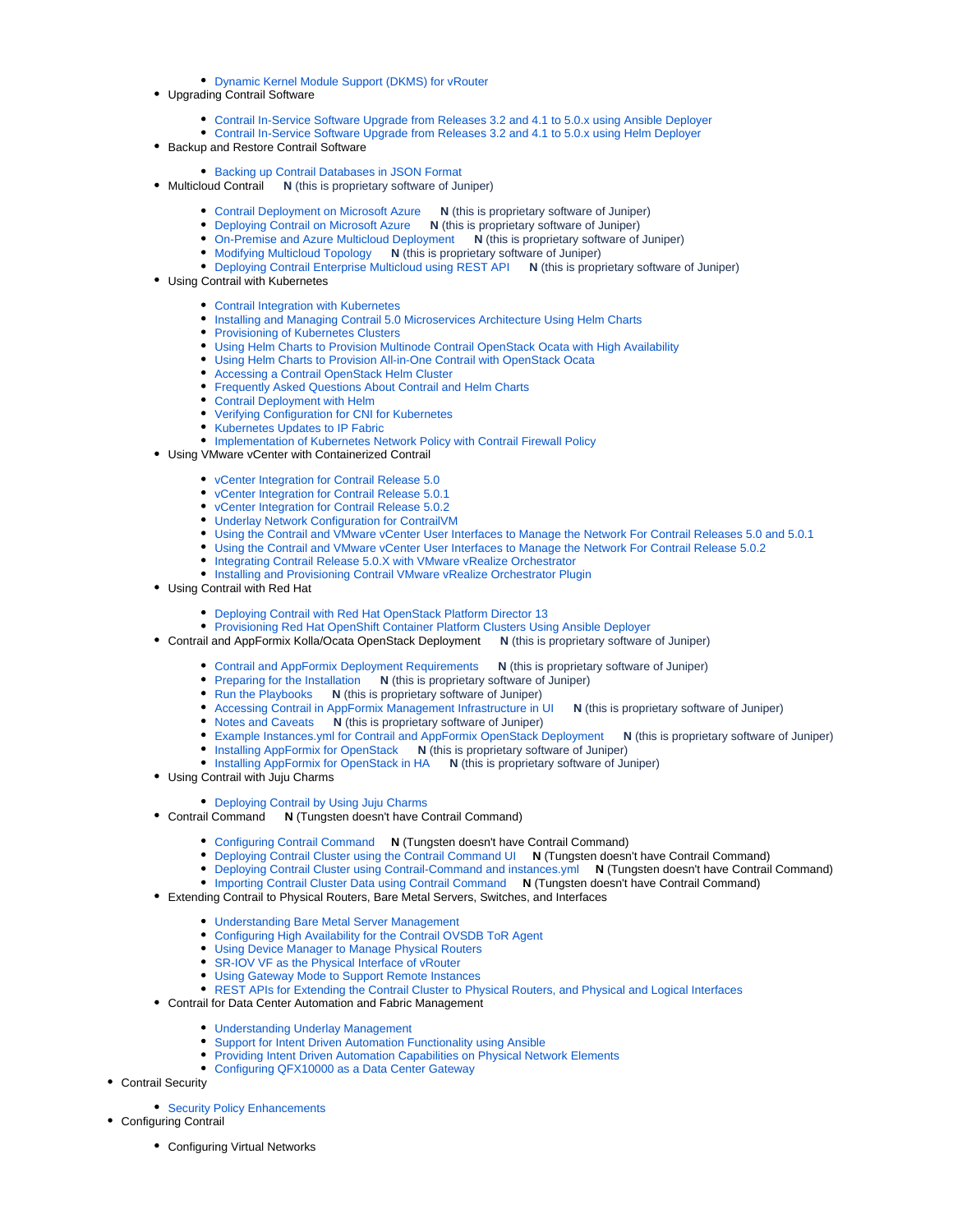- [Creating Projects in OpenStack for Configuring Tenants in Contrail](https://www.juniper.net/documentation/en_US/contrail5.0/topics/task/configuration/creating-projects-vnc.html)
- $\bullet$ [Creating a Virtual Network with Juniper Networks Contrail](https://www.juniper.net/documentation/en_US/contrail5.0/topics/task/configuration/creating-virtual-network-juniper-vnc.html)
- [Creating a Virtual Network with OpenStack Contrail](https://www.juniper.net/documentation/en_US/contrail5.0/topics/task/configuration/creating-virtual-network-vnc.html)
- [Creating an Image for a Project in OpenStack Contrail](https://www.juniper.net/documentation/en_US/contrail5.0/topics/task/configuration/creating-image-vnc.html)
- [Creating a Floating IP Address Pool](https://www.juniper.net/documentation/en_US/contrail5.0/topics/task/configuration/creating-ip-address-pool-vnc.html)
- [Using Security Groups with Virtual Machines \(Instances\)](https://www.juniper.net/documentation/en_US/contrail5.0/topics/task/configuration/creating-security-groups.html)
- **[Support for IPv6 Networks in Contrail](https://www.juniper.net/documentation/en_US/contrail5.0/topics/concept/ipv6-networks-vnc.html)**
- [Configuring EVPN and VXLAN](https://www.juniper.net/documentation/en_US/contrail5.0/topics/task/configuration/evpn-vxlan-configuring.html)
- [Support for EVPN Route Type 5](https://www.juniper.net/documentation/en_US/contrail5.0/topics/concept/contrail-evpn-route-type-5-ip-prefix-route.html)
- [vRouter to vRouter Data Encryption](https://www.juniper.net/documentation/en_US/contrail5.0/topics/concept/contrail-vrouter-to-vrouter-data-encryption.html)
- Example of Deploying a Multi-Tier Web Application Using Contrail
	- [Example: Deploying a Multi-Tier Web Application](https://www.juniper.net/documentation/en_US/contrail5.0/topics/task/configuration/web-use-case-vnc.html)
	- [Sample Network Configuration for Devices for Simple Tiered Web Application](https://www.juniper.net/documentation/en_US/contrail5.0/topics/reference/code-example-vnc.html)
- Configuring Services
	- [Configuring DNS Servers](https://www.juniper.net/documentation/en_US/contrail5.0/topics/task/configuration/configure-dns-vnc.html)
	- [Distributed Service Resource Allocation with Containerized Contrail](https://www.juniper.net/documentation/en_US/contrail5.0/topics/concept/distributed-service-resource-allocation.html)
	- [Support for Multicast](https://www.juniper.net/documentation/en_US/contrail5.0/topics/task/configuration/broadcast-vnc.html)
	- [Using Static Routes with Services](https://www.juniper.net/documentation/en_US/contrail5.0/topics/task/configuration/static-routes-for-services-vnc.html)
	- [Configuring Metadata Service](https://www.juniper.net/documentation/en_US/contrail5.0/topics/task/configuration/configure-metadata-service-vnc.html)
- Configuring Service Chaining
	- [Service Chaining](https://www.juniper.net/documentation/en_US/contrail5.0/topics/task/configuration/service-chaining-vnc.html)
	- **[Service Chaining MX Series Configuration](https://www.juniper.net/documentation/en_US/contrail5.0/topics/task/configuration/service-chaining-mx.html)**
	- [ECMP Load Balancing in the Service Chain](https://www.juniper.net/documentation/en_US/contrail5.0/topics/concept/load-balancing-vnc.html)
	- [Customized Hash Field Selection for ECMP Load Balancing](https://www.juniper.net/documentation/en_US/contrail5.0/topics/task/configuration/custom-field-hash-vnc.html)
	- **[Service Chain Version 2 with Port Tuple](https://www.juniper.net/documentation/en_US/contrail5.0/topics/concept/service-chain-port-tuple.html)**
	- [Using the Contrail Heat Template](https://www.juniper.net/documentation/en_US/contrail5.0/topics/task/configuration/heat-template-vnc.html)
	- **[Service Chain Route Reorigination](https://www.juniper.net/documentation/en_US/contrail5.0/topics/task/configuration/service-chain-route-reorig-vnc.html)**
	- **[Service Instance Health Checks](https://www.juniper.net/documentation/en_US/contrail5.0/topics/topic-map/service-instance-health-check.html)**
- Examples: Configuring Service Chaining
	- [Example: Creating an In-Network Service Chain](https://www.juniper.net/documentation/en_US/contrail5.0/topics/example/example-create-innetwork-service-chain.html)
	- [Example: Creating an In-Network-NAT Service Chain](https://www.juniper.net/documentation/en_US/contrail5.0/topics/example/example-create-innetwork-nat-service-chain.html)
	- [Example: Creating a Transparent Service Chain](https://www.juniper.net/documentation/en_US/contrail5.0/topics/example/example-create-transparent-service-chain.html)
- Adding Physical Network Functions in Service Chains
	- [Using Physical Network Functions in Contrail Service Chains](https://www.juniper.net/documentation/en_US/contrail5.0/topics/task/configuration/service-chaining-vnc-pnf.html)
	- [Example: Adding a Physical Network Function Device to a Service Chain](https://www.juniper.net/documentation/en_US/contrail5.0/topics/task/configuration/service-chaining-example-pnf.html)
- Configuring High Availability
	- **[Juniper OpenStack High Availability](https://www.juniper.net/documentation/en_US/contrail5.0/topics/task/configuration/juniper-high-availability-vnc-4.0.html)**
	- **[High Availability Support Options](https://www.juniper.net/documentation/en_US/contrail5.0/topics/concept/high-avail-support-4.0.html)**
	- [High Availability for Containerized Contrail](https://www.juniper.net/documentation/en_US/contrail5.0/topics/concept/container-contrail-HA.html)
- QoS Support in Contrail
	- [Quality of Service in Contrail](https://www.juniper.net/documentation/en_US/contrail5.0/topics/concept/network-qos-vnc-3.1.html)
	- [Configuring Network QoS Parameters](https://www.juniper.net/documentation/en_US/contrail5.0/topics/task/configuration/network-qos-configuring.html)
	- [BGP as a Service](https://www.juniper.net/documentation/en_US/contrail5.0/topics/concept/bgp-as-a-service-overview.html)  $\bullet$
	- [BGP as a Service in Contrail Release 3.1](https://www.juniper.net/documentation/en_US/contrail5.0/topics/concept/bgp-as-a-service-overview-3.1.html)
- Load Balancers
	- [Using Load Balancers in Contrail](https://www.juniper.net/documentation/en_US/contrail5.0/topics/task/configuration/lbaas-contrail3-F5.html)
	- [Support for OpenStack LBaaS Version 2.0 APIs](https://www.juniper.net/documentation/en_US/contrail5.0/topics/concept/lbaas-v2-vnc.html)
	- [Configuring Load Balancing as a Service in Contrail](https://www.juniper.net/documentation/en_US/contrail5.0/topics/task/configuration/load-balance-as-service-vnc.html)
- Optimizing Contrail
	- - [Route Target Filtering](https://www.juniper.net/documentation/en_US/contrail5.0/topics/task/configuration/route-target-filtering-vnc.html) [Source Network Address Translation \(SNAT\)](https://www.juniper.net/documentation/en_US/contrail5.0/topics/task/configuration/snat-vnc.html)
		-
		- [Multiqueue Virtio Interfaces in Virtual Machines](https://www.juniper.net/documentation/en_US/contrail5.0/topics/concept/multiqueue-virtio-vnc.html) [vRouter Command Line Utilities](https://www.juniper.net/documentation/en_US/contrail5.0/topics/task/configuration/vrouter-cli-utilities-vnc.html)
	-
- Monitoring and Troubleshooting Contrail
	- Configuring Traffic Mirroring to Monitor Network Traffic
		- [Configuring Traffic Analyzers and Packet Capture for Mirroring](https://www.juniper.net/documentation/en_US/contrail5.0/topics/task/configuration/configure-traffic-analyzer-vnc.html)
		- [Configuring Interface Monitoring and Mirroring](https://www.juniper.net/documentation/en_US/contrail5.0/topics/task/configuration/interface-monitor-mirror-vnc.html)
		- [Mirroring Enhancements](https://www.juniper.net/documentation/en_US/contrail5.0/topics/concept/mirroring-enhancements-vnc.html)
		- [Analyzer Service Virtual Machine](https://www.juniper.net/documentation/en_US/contrail5.0/topics/concept/analyzer-vm.html)
		- [Mapping VLAN Tags from a Physical NIC to a VMI \(NIC-Assisted Mirroring\)](https://www.juniper.net/documentation/en_US/contrail5.0/topics/concept/nic-assisted-mirroring.html)
	- Understanding Contrail Analytics
		- [Understanding Contrail Analytics](https://www.juniper.net/documentation/en_US/contrail5.0/topics/concept/analytics-overview-vnc.html)
		- [Contrail Alerts](https://www.juniper.net/documentation/en_US/contrail5.0/topics/concept/alerts-overview.html)
		- [Underlay Overlay Mapping in Contrail](https://www.juniper.net/documentation/en_US/contrail5.0/topics/task/configuration/underlay-overlay-mapping-vnc.html)
	- Configuring Contrail Analytics
		- [Analytics Scalability](https://www.juniper.net/documentation/en_US/contrail5.0/topics/concept/analytics-scalability-vnc.html)
		- **[High Availability for Analytics](https://www.juniper.net/documentation/en_US/contrail5.0/topics/task/operational/ha-analytics-vnc.html)**
		- [System Log Receiver in Contrail Analytics](https://www.juniper.net/documentation/en_US/contrail5.0/topics/task/configuration/syslog-receiver-vnc.html)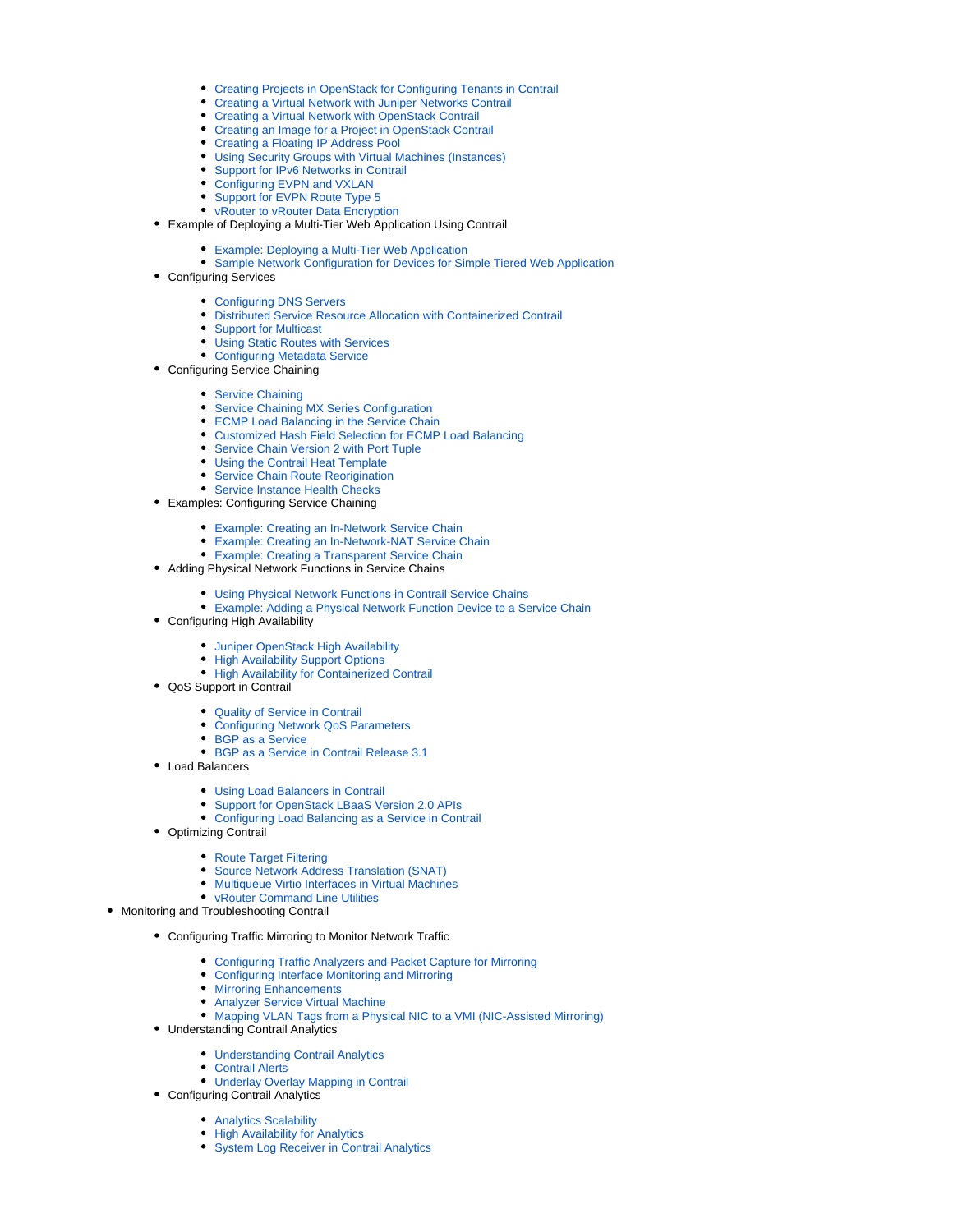- [Sending Flow Messages to the Contrail System Log](https://www.juniper.net/documentation/en_US/contrail5.0/topics/concept/send-flow-msg-syslog.html)
- [Ceilometer Support in a Contrail Cloud](https://www.juniper.net/documentation/en_US/contrail5.0/topics/task/configuration/ceilometer-configuring.html)
- [User Configuration for Analytics Alarms and Log Statistics](https://www.juniper.net/documentation/en_US/contrail5.0/topics/concept/analytics-user-alarms-log-statistics.html)
- [Alarms History](https://www.juniper.net/documentation/en_US/contrail5.0/topics/concept/alarms-history.html)
- [Node Memory and CPU Information](https://www.juniper.net/documentation/en_US/contrail5.0/topics/task/operational/analytics-node-memory-cpu-info.html)
- [Role- and Resource-Based Access Control for the Contrail Analytics API](https://www.juniper.net/documentation/en_US/contrail5.0/topics/task/configuration/analytics-role-resource-access-control.html)
- [Configuring Analytics as a Standalone Solution](https://www.juniper.net/documentation/en_US/contrail5.0/topics/concept/analytics-standalone-40-vnc.html)
- [Configuring Secure Sandesh and Introspect for Contrail Analytics](https://www.juniper.net/documentation/en_US/contrail5.0/topics/concept/analytics-secure-sandesh-40-vnc.html)
- Using Contrail Analytics to Monitor and Troubleshoot the Network
	- [Monitoring the System](https://www.juniper.net/documentation/en_US/contrail5.0/topics/concept/monitor-vnc.html)
	- [Debugging Processes Using the Contrail Introspect Feature](https://www.juniper.net/documentation/en_US/contrail5.0/topics/task/configuration/introspect-process-debugging.html)
	- [Monitor > Infrastructure > Dashboard](https://www.juniper.net/documentation/en_US/contrail5.0/topics/task/configuration/monitor-dashboard-vnc.html)
	- [Monitor > Infrastructure > Control Nodes](https://www.juniper.net/documentation/en_US/contrail5.0/topics/task/configuration/monitoring-infrastructure-vnc.html)
	- **[Monitor > Infrastructure > Virtual Routers](https://www.juniper.net/documentation/en_US/contrail5.0/topics/task/configuration/monitoring-vrouters-vnc.html)**
	- [Monitor > Infrastructure > Analytics Nodes](https://www.juniper.net/documentation/en_US/contrail5.0/topics/task/configuration/monitor-analytics-vnc.html)
	- [Monitor > Infrastructure > Config Nodes](https://www.juniper.net/documentation/en_US/contrail5.0/topics/task/configuration/monitor-config-vnc.html) • [Monitor > Networking](https://www.juniper.net/documentation/en_US/contrail5.0/topics/task/configuration/monitoring-networking-vnc.html)
	- [Query > Flows](https://www.juniper.net/documentation/en_US/contrail5.0/topics/task/configuration/monitoring-flow-vnc.html)
	- [Query > Logs](https://www.juniper.net/documentation/en_US/contrail5.0/topics/task/configuration/monitoring-syslog-vnc.html)
	- [Understanding Flow Sampling](https://www.juniper.net/documentation/en_US/contrail5.0/topics/concept/flow-sample-overview.html)
	- [Example: Debugging Connectivity Using Monitoring for Troubleshooting](https://www.juniper.net/documentation/en_US/contrail5.0/topics/task/troubleshooting/debug-connectivity-vnc.html)
- Common Support Answers
	- [Debugging Ping Failures for Policy-Connected Networks](https://www.juniper.net/documentation/en_US/contrail5.0/topics/task/troubleshooting/debug-ping-failure-vnc.html)
	- [Debugging BGP Peering and Route Exchange in Contrail](https://www.juniper.net/documentation/en_US/contrail5.0/topics/task/troubleshooting/debug-bgp-peering-vnc.html)
	- [Troubleshooting the Floating IP Address Pool in Contrail](https://www.juniper.net/documentation/en_US/contrail5.0/topics/task/troubleshooting/tshoot-floating-ip-vnc.html)
	- [Removing Stale Virtual Machines and Virtual Machine Interfaces](https://www.juniper.net/documentation/en_US/contrail5.0/topics/task/troubleshooting/remove-stale-vms-vnc.html)
	- [Troubleshooting Link-Local Services in Contrail](https://www.juniper.net/documentation/en_US/contrail5.0/topics/task/troubleshooting/tshoot-link-local-vnc.html)
- Contrail Commands and APIs
	- Contrail Commands **N** (Tungsten doesn't have Contrail Command)
		- [Getting Contrail Node Status](https://www.juniper.net/documentation/en_US/contrail5.0/topics/task/configuration/node-status-vnc.html) **N** (Tungsten doesn't have Contrail Command)
		- [contrail-logs \(Accessing Log File Messages\)](https://www.juniper.net/documentation/en_US/contrail5.0/topics/concept/contrail-logs-vnc.html) **N** (Tungsten doesn't have Contrail Command)
		- [contrail-status \(Viewing Node Status\)](https://www.juniper.net/documentation/en_US/contrail5.0/topics/reference/contrail-status.html) **N** (Tungsten doesn't have Contrail Command)
		- [contrail-version \(Viewing Version Information](https://www.juniper.net/documentation/en_US/contrail5.0/topics/reference/contrail-version.html) **N** (Tungsten doesn't have Contrail Command)
		- [service \(Managing Services\)](https://www.juniper.net/documentation/en_US/contrail5.0/topics/reference/contrail-service.html) **N** (Tungsten doesn't have Contrail Command)
		- [Backing Up Contrail Databases Using JSON Format](https://www.juniper.net/documentation/en_US/contrail5.0/topics/concept/backup-using-json-40.html) **N** (Tungsten doesn't have Contrail Command)
	- Contrail Application Programming Interfaces (APIs)
		- [Contrail Analytics Application Programming Interfaces \(APIs\) and User-Visible Entities \(UVEs\)](https://www.juniper.net/documentation/en_US/contrail5.0/topics/task/configuration/analytics-apis-vnc.html)
		- [Log and Flow Information APIs](https://www.juniper.net/documentation/en_US/contrail5.0/topics/task/configuration/analytics-apis-log-flow-vnc.html)
		- [Working with Neutron](https://www.juniper.net/documentation/en_US/contrail5.0/topics/task/configuration/neutron-perform-improve-vnc.html)
		- [Support for Amazon VPC APIs on Contrail OpenStack](https://www.juniper.net/documentation/en_US/contrail5.0/topics/task/configuration/using-vpc-vpis-vnc.html)
- Downloads **N** (currently there is no plan to use PDF as documentation)
	- [Download this guide: Contrail Feature Guide](https://www.juniper.net/documentation/en_US/contrail5.0/information-products/pathway-pages/contrail-feature-guide-pwp.pdf) **N** (currently there is no plan to use PDF as documentation)
- 13. Release notes [\(https://www.juniper.net/documentation/en\\_US/contrail20/information-products/topic-collections/release-notes/jd0e23.html#jd0e23\)](https://www.juniper.net/documentation/en_US/contrail20/information-products/topic-collections/release-notes/jd0e23.html#jd0e23)
	- [Release Notes: Contrail Networking 2005.1](https://www.juniper.net/documentation/en_US/contrail20/information-products/topic-collections/release-notes/index.html#contrail-release-notes-2005-title)
		- [Introduction](https://www.juniper.net/documentation/en_US/contrail20/information-products/topic-collections/release-notes/jd0e23.html#jd0e23) **N** (abundant)
		- [New and Changed Features](https://www.juniper.net/documentation/en_US/contrail20/information-products/topic-collections/release-notes/topic-147574.html#jd0e37)
			- [New and Changed Features in Contrail Networking Release 2005.1](https://www.juniper.net/documentation/en_US/contrail20/information-products/topic-collections/release-notes/topic-147574.html#jd0e49)
			- [New and Changed Features in Contrail Networking Release 2005](https://www.juniper.net/documentation/en_US/contrail20/information-products/topic-collections/release-notes/topic-147574.html#jd0e54)
				- [Inter Subcluster Route Filtering](https://www.juniper.net/documentation/en_US/contrail20/information-products/topic-collections/release-notes/topic-147574.html#jd0e59)
			- [Kubernetes 1.14.8 Support](https://www.juniper.net/documentation/en_US/contrail20/information-products/topic-collections/release-notes/topic-147574.html#jd0e92)
		- **[Supported Platforms in Contrail Networking Release 2005](https://www.juniper.net/documentation/en_US/contrail20/information-products/topic-collections/release-notes/topic-147353.html#jd0e302)**
		- **[Known Behavior](https://www.juniper.net/documentation/en_US/contrail20/information-products/topic-collections/release-notes/jd0e683.html#jd0e683)** 
			- [Known Behavior in Contrail Networking Release 2005.1](https://www.juniper.net/documentation/en_US/contrail20/information-products/topic-collections/release-notes/jd0e683.html#jd0e691)
			- **[Known Behavior in Contrail Networking Release 2005](https://www.juniper.net/documentation/en_US/contrail20/information-products/topic-collections/release-notes/jd0e683.html#jd0e809)**
		- [Resolved Issues](https://www.juniper.net/documentation/en_US/contrail20/information-products/topic-collections/release-notes/jd0e927.html#jd0e927)
		- [Documentation Updates](https://www.juniper.net/documentation/en_US/contrail20/information-products/topic-collections/release-notes/jd0e941.html#jd0e941)
			- [Contrail Insights Available in hub.juniper.net](https://www.juniper.net/documentation/en_US/contrail20/information-products/topic-collections/release-notes/jd0e941.html#jd0e947)
			- [Contrail Command Screenshots](https://www.juniper.net/documentation/en_US/contrail20/information-products/topic-collections/release-notes/jd0e941.html#jd0e958)
		- [Documentation Feedback](https://www.juniper.net/documentation/en_US/contrail20/information-products/topic-collections/release-notes/document-feedback.html#document-feedback)
		- [Requesting Technical Support](https://www.juniper.net/documentation/en_US/contrail20/information-products/topic-collections/release-notes/request-support.html#request-support)
		- [Revision History](https://www.juniper.net/documentation/en_US/contrail20/information-products/topic-collections/release-notes/request-support.html#jd0e1114)
- 14. <https://github.com/tonyliu0592/contrail/wiki/API-Configuration>
	- <https://github.com/tonyliu0592/contrail/wiki/API-Configuration> **Y** (Where should it go???)
		- <https://github.com/tonyliu0592/contrail/wiki/API-Configuration-REST> **Y** (Where should it go???)
	- <https://github.com/tonyliu0592/contrail/wiki/API-Configuration-Python> **Y** (Where should it go???)